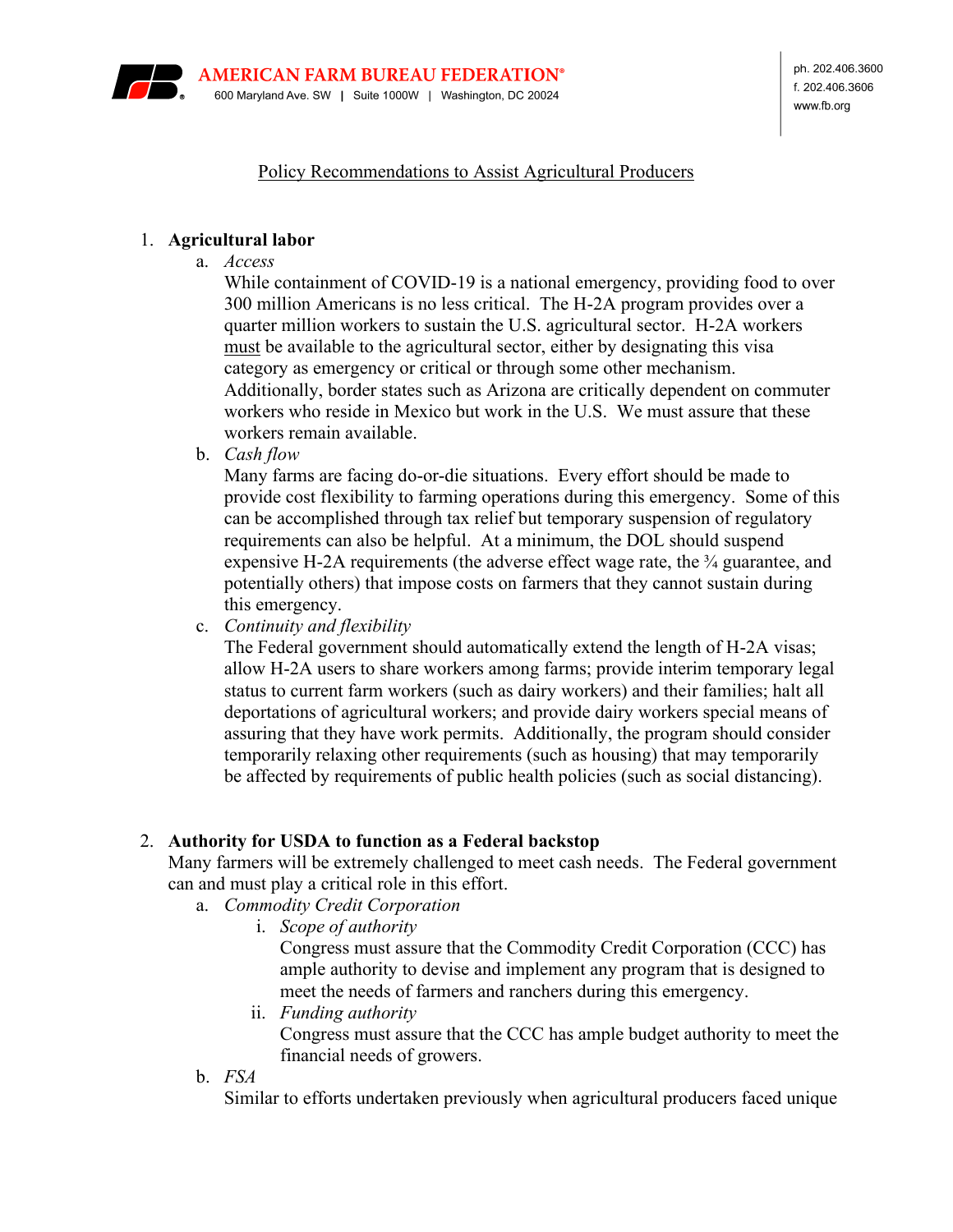challenges, FSA should have the authority to provide no- or low-interest loans to producers, particularly livestock producers, during this emergency. The deadline to enroll in Agricultural Risk Coverage, Price Loss Coverage and Dairy Margin Coverage recently closed. Given the rapid decline in market prices sign-up should be reopened for producers enrolled or seeking to enroll in these programs. In addition, USDA should explore the ability to make advanced payments on ARC or PLC before the expiration of the crop year.

c. *AMS*

The decline in restaurant and school demand for food and dairy products may well result in lower demand and as a consequence processing capacity at some food production facilities. In special circumstances the Federal government should be actively engaged and work with companies to assure that farmers continue to have markets for their products, including but not limited to Section 32 food purchase and distribution programs.

- d. We support provisions in the Senate legislation that allows the Federal government to actively engage and work with companies to assure that farmers continue to have markets for their products.
- e. *Emergency Relief*. To assist the agriculture sector in the 1980's, USDA was authorized under emergency economic provisions to provide lending assistance to producers. This authority should be renewed so that USDA has the broadest possible latitude in providing a safety net to the agriculture sector.

# 3. **International/border issues**

- a. The United States should work aggressively with our trading partners to assure that critical trade relations remain intact to the greatest extent possible. Specifically:
	- i. Livestock trade with Canada and Mexico must be maintained.
	- ii. Chemicals and other farm inputs from foreign nations should continue to flow so that farmers do not lose these critical components of agriculture production. This is affecting availability of fertilizer and other commodities.

## 4. **Critical Resources**

- a. In order to assure continued agricultural production with a minimum of disruption, agricultural retail suppliers should be regarded as essential components of the food system so that farmers can retain access to seed, fertilizer, chemical inputs and other essential components of farm production. In addition, all aspects of agricultural production (including nursery, sod and greenhouse operations and timber) should be designated as essential parts of agriculture.
- b. The understandable commitment to prioritize PPE equipment for health care workers could result in shortages for the food processing industry. We support efforts to maximize production of PPE equipment to make sure it remains available to critical processing jobs in the food sector.

## 5. **Rural Broadband**

The national effort to contain the virus by social distancing has underscored the critical need of rural broadband infrastructure. Funding for broadband construction in rural communities must be given a high priority.